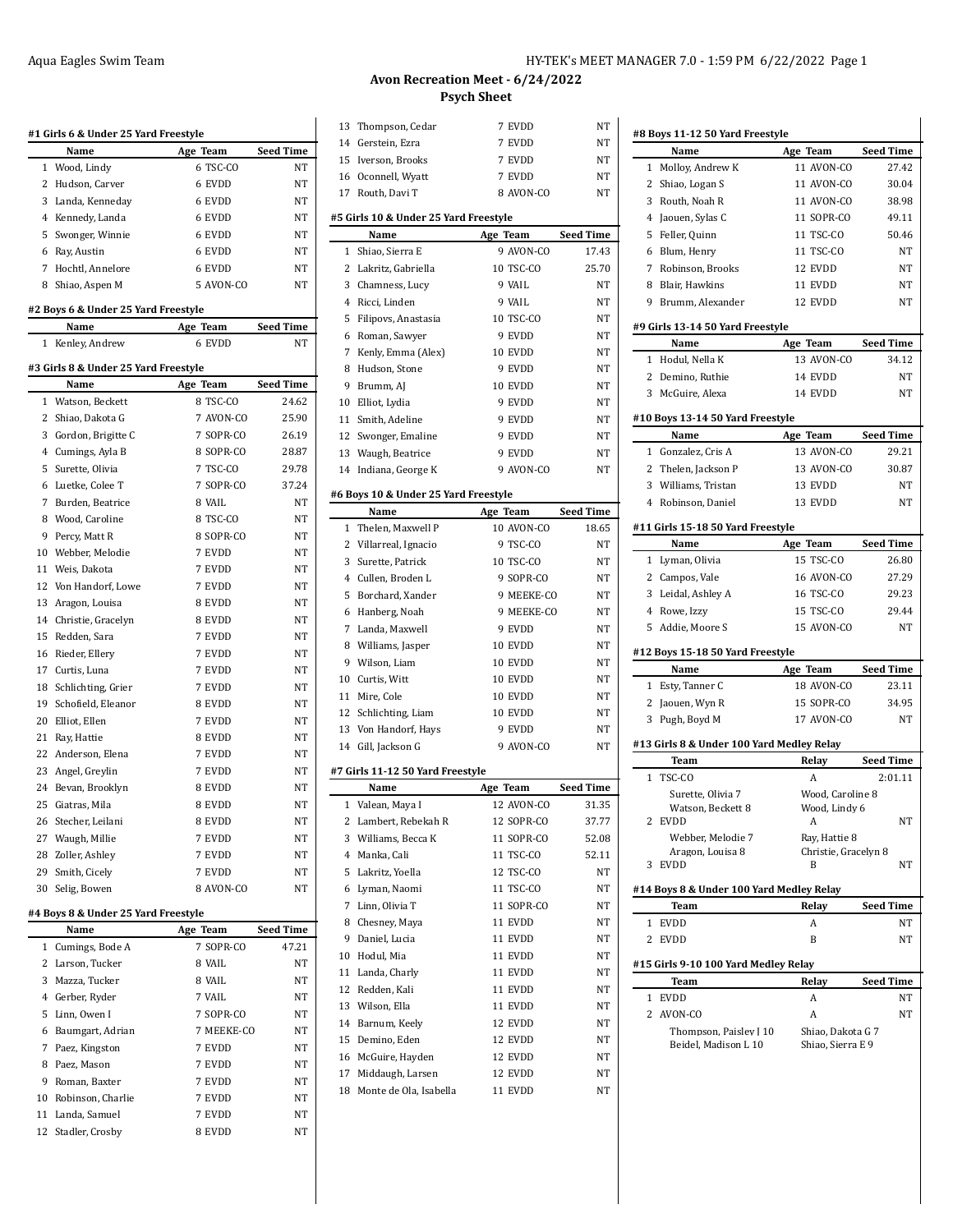|                | #16 Boys 9-10 100 Yard Medley Relay   |                       |                  |
|----------------|---------------------------------------|-----------------------|------------------|
|                | Team                                  | Relay                 | <b>Seed Time</b> |
| 1              | MEEKE-CO                              | Α                     | NΤ               |
|                | Borchard, Xander 9                    | Hanberg, Noah 9       |                  |
|                | Baumgart, Sebastian 10                | Gianinetti, Isaiah 10 |                  |
| 2              | <b>EVDD</b>                           | A                     | NT               |
|                | 3 EVDD                                | B                     | NΤ               |
|                | 4 AVON-CO                             | A                     | NΤ               |
|                | #17 Girls 11-12 100 Yard Medley Relay |                       |                  |
|                | Team                                  | Relay                 | <b>Seed Time</b> |
| 1              | TSC-CO                                | A                     | 1:43.16          |
|                | Harris, Petra S 12                    | Lakritz, Yoella 12    |                  |
|                | Noble, Leah A 11                      |                       |                  |
| 2              | TSC-CO                                | B                     | NΤ               |
|                | Filipovs, Anastasia 10                | Lyman, Naomi 11       |                  |
|                | Manka, Cali 11                        | Lakritz, Gabriella 10 |                  |
| 3              | EVDD                                  | А                     | NT               |
| 4              | EVDD                                  | B                     | NT               |
| 5              | EVDD                                  | C                     | NΤ               |
|                | #18 Boys 11-12 100 Yard Medley Relay  |                       |                  |
|                | Team                                  | Relay                 | <b>Seed Time</b> |
| $\mathbf{1}$   | TSC-CO                                | A                     | 1:35.81          |
|                | Feller, Quinn 11                      | Surette, Patrick 10   |                  |
|                | Blum, Henry 11                        | Villarreal, Ignacio 9 |                  |
|                | 2 AVON-CO                             | A                     | NΤ               |
|                | Shiao. Logan S 11                     | Sipes, Tennyson D 12  |                  |
|                | Molloy, Andrew K 11                   | Routh, Noah R 11      |                  |
|                | #21 Girls 15-18 200 Yard Medley Relay |                       |                  |
|                | Team                                  | Relay                 | <b>Seed Time</b> |
|                | 1 TSC-CO                              | A                     | NΤ               |
|                | Rowe, Izzy 15                         | Lyman, Olivia 15      |                  |
|                | Leidal, Ashley A 16                   |                       |                  |
| 2              | AVON-CO                               | А                     | NT               |
|                | Hodul, Nella K 13<br>Campos, Vale 16  | Valean, Maya I 12     |                  |
|                |                                       |                       |                  |
|                |                                       | Addie, Moore S 15     |                  |
|                | #22 Boys 15-18 200 Yard Medley Relay  |                       |                  |
|                | Team                                  | Relay                 | <b>Seed Time</b> |
| $\mathbf{1}$   | AVON-CO                               | A                     | NT               |
|                | Pugh, Boyd M 17                       | Molloy, Brian J 14    |                  |
|                | Esty, Tanner C 18                     | Gonzalez, Cris A 13   |                  |
|                | #23 Girls 8 & Under 25 Yard Butterfly |                       |                  |
|                | Name                                  | Age Team              | Seed Time        |
| 1              | Watson, Beckett                       | 8 TSC-CO              | 37.71            |
| $\overline{c}$ | Surette, Olivia                       | 7 TSC-CO              | 38.40            |
| 3              | Burden, Beatrice                      | 8 VAIL                | NT               |
|                | 4 Jones, Juliette                     | 8 VAIL                | NΤ               |
|                | Wood, Caroline                        | 8 TSC-CO              |                  |
| 5              |                                       |                       | NT               |
|                | 6 Wood, Lindy                         | 6 TSC-CO              | NT               |
| $7^{\circ}$    | Luetke, Colee T                       | 7 SOPR-CO             | NT               |
|                | 8 Cumings, Ayla B                     | 8 SOPR-CO             | NT               |
| 9              | Gordon, Brigitte C                    | 7 SOPR-CO             | NΤ               |
|                | #24 Boys 8 & Under 25 Yard Butterfly  |                       |                  |
|                | Name                                  | Age Team              | Seed Time        |
| 1              | Larson, Tucker                        | 8 VAIL                | NT               |
| $\mathbf{2}$   | Cumings, Bode A                       | 7 SOPR-CO             | NT               |
| 3              | Linn, Owen I                          | 7 SOPR-CO             | NT               |
| 4              | Baumgart, Adrian                      | 7 MEEKE-CO            | NT               |
| 5              | Roman, Baxter                         | 7 EVDD                | NΤ               |

# Aqua Eagles Swim Team **HY-TEK's MEET MANAGER 7.0 - 1:59 PM 6/22/2022** Page 2

# **Avon Recreation Meet - 6/24/2022 Psych Sheet**

|                | #25 Girls 10 & Under 25 Yard Butterfly    |                        |                  |
|----------------|-------------------------------------------|------------------------|------------------|
|                | Name                                      | Age Team               | <b>Seed Time</b> |
| $\mathbf{1}$   | Beidel. Madison L                         | 10 AVON-CO             | 20.11            |
| 2              | Thompson, Paisley J                       | 10 AVON-CO             | 22.20            |
|                | 3 Lambert, Mac G                          | 10 SOPR-CO             | 27.08            |
|                | 4 Filipovs, Anastasia                     | 10 TSC-CO              | 30.63            |
|                | 5 Lakritz, Gabriella                      | 10 TSC-CO              | <b>NT</b>        |
|                | #26 Boys 10 & Under 25 Yard Butterfly     |                        |                  |
|                | Name                                      | Age Team               | <b>Seed Time</b> |
|                | 1 Surette, Patrick                        | 10 TSC-CO              | NΤ               |
|                | 2 Cullen, Broden L                        | 9 SOPR-CO              | NT               |
|                | 3 Hanberg, Noah                           | 9 MEEKE-CO             | NT               |
|                | 4 Williams, Jasper                        | 10 EVDD                | NT               |
|                | #27 Girls 11-12 25 Yard Butterfly         |                        |                  |
|                | Name                                      | Age Team               | <b>Seed Time</b> |
|                | 1 Manka, Cali                             | 11 TSC-CO<br>12 TSC-CO | 27.49<br>NT      |
|                | 2 Harris, Petra S                         | 12 TSC-CO              |                  |
|                | 3 Lakritz, Yoella                         |                        | NT               |
|                | 4 Williams, Becca K                       | 11 SOPR-CO             | NT<br><b>NT</b>  |
|                | 5 Linn, Olivia T                          | 11 SOPR-CO             |                  |
|                | 6 Gates, Tinlie                           | 11 MEEKE-CO            | NT               |
|                | 7 Redden. Kali                            | 11 EVDD                | NT               |
|                | 8 Monte de Ola, Isabella                  | 11 EVDD                | NT               |
|                | #28 Boys 11-12 25 Yard Butterfly<br>Name  | Age Team               | <b>Seed Time</b> |
|                | 1 Feller, Quinn                           | 11 TSC-CO              | NΤ               |
|                |                                           |                        |                  |
|                | #29 Girls 13-14 50 Yard Butterfly<br>Name | Age Team               | <b>Seed Time</b> |
|                | 1 Harris, Petra S                         | 12 TSC-CO              | 41.45            |
|                | 2 Noble, Leah A                           | 11 TSC-CO              | <b>NT</b>        |
|                | #30 Boys 13-14 50 Yard Butterfly          |                        |                  |
|                | Name                                      | Age Team               | <b>Seed Time</b> |
|                | 1 Gonzalez, Cris A                        | 13 AVON-CO             | 36.35            |
|                |                                           |                        |                  |
|                | 2 Blum, Henry                             | 11 TSC-CO              | NΤ               |
|                | 3 Robinson, Daniel                        | 13 EVDD                | NT               |
|                | #31 Girls 15-18 50 Yard Butterfly         |                        |                  |
|                | Name                                      | Age Team               | <b>Seed Time</b> |
| $\mathbf{1}$   | Campos, Vale                              | 16 AVON-CO             | 29.85            |
|                | #33 Girls 100 Yard Freestyle              |                        |                  |
|                | Name                                      | Age Team               | <b>Seed Time</b> |
| 1              | Lyman, Olivia                             | 15 TSC-CO              | 59.60            |
| $\overline{2}$ | Campos, Vale                              | 16 AVON-CO             | 1:00.21          |
| 3              | Leidal, Ashley A                          | 16 TSC-CO              | 1:02.37          |
|                | 4 Rowe, Izzy                              | 15 TSC-CO              | 1:04.09          |
|                | 5 Valean, Maya I                          | 12 AVON-CO             | 1:10.24          |
|                | 6 Thompson, Paisley J                     | 10 AVON-CO             | 1:13.86          |
| 7              | Beidel, Madison L                         | 10 AVON-CO             | 1:15.27          |
|                | 8 Lambert, Rebekah R                      | 12 SOPR-CO             | 1:22.06          |
|                | 9 Lambert, Mac G                          | 10 SOPR-CO             | 1:29.21          |
|                | 10 Gates, Tinlie                          | 11 MEEKE-CO            | NΤ               |
| 11             | Addie, Moore S                            | 15 AVON-CO             | NT               |
|                | #34 Boys 100 Yard Freestyle               |                        |                  |
|                | Name                                      | Age Team               | <b>Seed Time</b> |
| $\mathbf{1}$   | Esty, Tanner C                            | 18 AVON-CO             | 52.36            |
| 2              | Molloy, Brian J                           | 14 AVON-CO             | 55.29            |

| 5              | Shiao, Logan S                         | 11 AVON-CO             | 1:04.87          |
|----------------|----------------------------------------|------------------------|------------------|
|                | 6 Thelen, Jackson P                    | 13 AVON-CO             | 1:09.50          |
| 7              | Jaouen, Wyn R                          | 15 SOPR-CO             | 1:27.09          |
| 8              | Gianinetti, Isaiah                     | 10 MEEKE-CO            | NT               |
| 9              | Borchard, Xander                       | 9 MEEKE-CO             | NT               |
| 10             | Hanberg, Noah                          | 9 MEEKE-CO             | NT               |
| 11             | Baumgart, Sebastian                    | 10 MEEKE-CO            | NΤ               |
| 12             | Pugh, Boyd M                           | 17 AVON-CO             | NΤ               |
|                |                                        |                        |                  |
|                | #35 Girls 8 & Under 25 Yard Backstroke |                        |                  |
|                | Name                                   | Age Team               | <b>Seed Time</b> |
| $\mathbf{1}$   | Cumings, Ayla B                        | 8 SOPR-CO<br>7 AVON-CO | 27.21            |
| 2              | Shiao, Dakota G                        |                        | 29.27            |
| 3              | Luetke, Colee T                        | 7 SOPR-CO              | 29.54            |
| 4              | Surette, Olivia                        | 7 TSC-CO               | 31.66            |
| 5              | Burden, Beatrice                       | 8 VAIL                 | NT               |
| 6              | Jones, Juliette                        | 8 VAIL                 | NΤ               |
| 7              | Watson, Beckett                        | 8 TSC-CO               | NΤ               |
| 8              | Wood, Caroline                         | 8 TSC-CO               | NΤ               |
| 9              | Wood, Lindy                            | 6 TSC-CO               | NT               |
| 10             | Gordon, Brigitte C                     | 7 SOPR-CO              | NΤ               |
| 11             | Percy, Matt R                          | 8 SOPR-CO              | NΤ               |
| 12             | Webber, Melodie                        | 7 EVDD                 | NΤ               |
| 13             | Weis, Dakota                           | 7 EVDD                 | NΤ               |
|                | 14 Aragon, Louisa                      | 8 EVDD                 | NΤ               |
| 15             | Christie, Gracelyn                     | 8 EVDD                 | NΤ               |
|                | 16 Redden, Sara                        | 7 EVDD                 | NΤ               |
| 17             | Curtis, Luna                           | 7 EVDD                 | NΤ               |
| 18             | Schofield, Eleanor                     | 8 EVDD                 | NΤ               |
| 19             | Hudson, Carver                         | 6 EVDD                 | NΤ               |
| 20             | Kennedy, Landa                         | 6 EVDD                 | NΤ               |
| 21             | Swonger, Winnie                        | 6 EVDD                 | NΤ               |
| 22             | Ray, Austin                            | 6 EVDD                 | NΤ               |
| 23             | Elliot, Ellen                          | 7 EVDD                 | NΤ               |
| 24             | Ray, Hattie                            | 8 EVDD                 | NΤ               |
| 25             | Anderson, Elena                        | 7 EVDD                 | NΤ               |
|                | 26 Angel, Greylin                      | 7 EVDD                 | NΤ               |
| 27             | Bevan, Brooklyn                        | 8 EVDD                 | NΤ               |
| 28             | Giatras, Mila                          | 8 EVDD                 | NΤ               |
| 29             | Stecher, Leilani                       | 8 EVDD                 | NΤ               |
| 30             | Smith, Cicely                          | 7 EVDD                 | NΤ               |
| 31             | Shiao, Aspen M                         | 5 AVON-CO              | NΤ               |
|                | 32 Selig, Bowen                        | 8 AVON-CO              | ΝT               |
|                | #36 Boys 8 & Under 25 Yard Backstroke  |                        |                  |
|                | Name                                   | Age Team               | <b>Seed Time</b> |
| 1              | Cumings, Bode A                        | 7 SOPR-CO              | 35.72            |
| 2              | Larson, Tucker                         | 8 VAIL                 | NΤ               |
| 3              | Mazza, Tucker                          | 8 VAIL                 | NΤ               |
| $\overline{4}$ | Gerber, Ryder                          | 7 VAIL                 | NΤ               |
| 5              | Linn, Owen I                           | 7 SOPR-CO              | NΤ               |
| 6              | Baumgart, Adrian                       | 7 MEEKE-CO             | NΤ               |
| 7              | Paez, Kingston                         | 7 EVDD                 | NΤ               |
| 8              | Paez, Mason                            | 7 EVDD                 | NΤ               |
| 9              | Roman, Baxter                          | 7 EVDD                 | NΤ               |
| 10             | Robinson, Charlie                      | 7 EVDD                 | NΤ               |
| 11             | Landa, Samuel                          | 7 EVDD                 | NΤ               |
| 12             | Kenley, Andrew                         | 6 EVDD                 | NΤ               |
| 13             | Stadler, Crosby                        | 8 EVDD                 | NΤ               |
| 14             | Thompson, Cedar                        | 7 EVDD                 | NΤ               |
| 15             | Gerstein, Ezra                         | 7 EVDD                 | NΤ               |
|                |                                        |                        |                  |
|                |                                        |                        |                  |

4 Gonzalez, Cris A 13 AVON-CO 1:04.05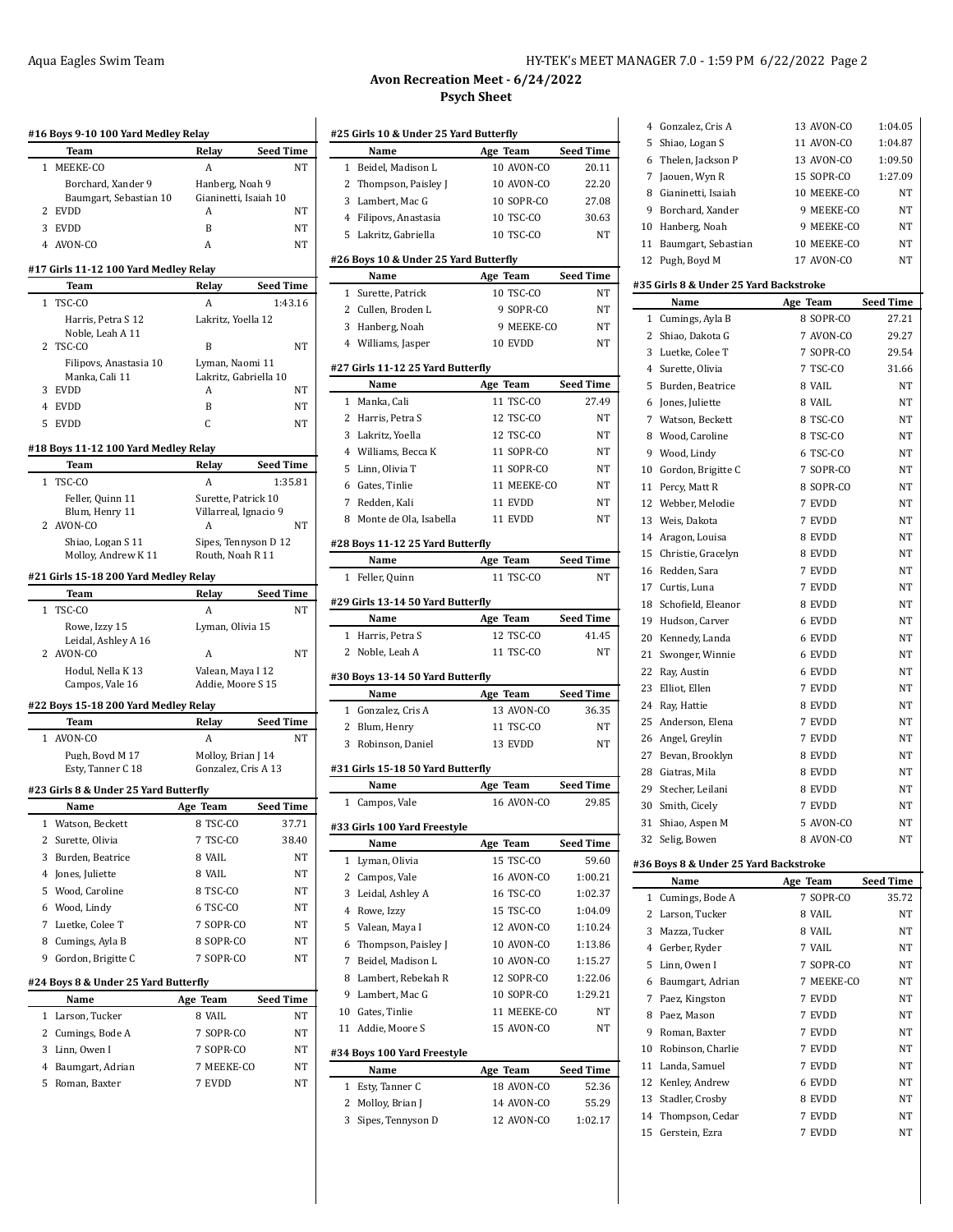# **#36 ... (Boys 8 & Under 25 Yard Backstroke)** Iverson, Brooks 7 EVDD NT 17 Oconnell, Wyatt 7 EVDD NT 18 Routh, Davi T 8 AVON-CO NT **#37 Girls 9-10 25 Yard Backstroke Name Age Team Seed Time** Shiao, Sierra E 9 AVON-CO 21.69 2 Thompson, Paisley J 10 AVON-CO 22.29 Lakritz, Gabriella 10 TSC-CO 32.87 4 Chamness, Lucy 9 VAIL NT 5 Ricci, Linden 9 VAIL NT Roman, Sawyer 9 EVDD NT Kenly, Emma (Alex) 10 EVDD NT 8 Hudson, Stone 9 EVDD NT 9 Brumm, AJ 10 EVDD NT Elliot, Lydia 9 EVDD NT 11 Smith, Adeline 9 EVDD NT 12 Swonger, Emaline 9 EVDD NT 13 Waugh, Beatrice 9 EVDD NT Indiana, George K 9 AVON-CO NT **#38 Boys 9-10 25 Yard Backstroke Name Age Team Seed Time** 1 Thelen, Maxwell P 10 AVON-CO 26.34 Villarreal, Ignacio 9 TSC-CO NT Surette, Patrick 10 TSC-CO NT Gianinetti, Isaiah 10 MEEKE-CO NT Borchard, Xander 9 MEEKE-CO NT Baumgart, Sebastian 10 MEEKE-CO NT Landa, Maxwell 9 EVDD NT 8 Williams, Jasper 10 EVDD NT Wilson, Liam 10 EVDD NT 10 Curtis, Witt 10 EVDD NT 11 Mire, Cole 10 EVDD NT 12 Schlichting, Liam 10 EVDD NT 13 Von Handorf, Hays 9 EVDD NT 14 Gill, Jackson G 9 AVON-CO NT **#39 Girls 11-12 50 Yard Backstroke Name Age Team Seed Time**

|    | name                   | age leam    | seea 11me |
|----|------------------------|-------------|-----------|
|    | 1 Harris, Petra S      | 12 TSC-CO   | 37.67     |
| 2  | Lambert, Rebekah R     | 12 SOPR-CO  | 45.00     |
| 3  | Noble, Leah A          | 11 TSC-CO   | 49.28     |
|    | 4 Williams, Becca K    | 11 SOPR-CO  | 54.54     |
| 5  | Lakritz, Yoella        | 12 TSC-CO   | NT        |
| 6  | Lyman, Naomi           | 11 TSC-CO   | <b>NT</b> |
| 7  | Linn, Olivia T         | 11 SOPR-CO  | <b>NT</b> |
| 8  | Gates, Tinlie          | 11 MEEKE-CO | <b>NT</b> |
| 9  | Daniel, Lucia          | 11 EVDD     | <b>NT</b> |
| 10 | Hodul, Mia             | 11 EVDD     | <b>NT</b> |
| 11 | Landa, Charly          | 11 EVDD     | <b>NT</b> |
| 12 | Redden, Kali           | 11 EVDD     | <b>NT</b> |
|    | 13 Wilson, Ella        | 11 EVDD     | <b>NT</b> |
|    | 14 Barnum, Keely       | 12 EVDD     | NT        |
|    | 15 McGuire, Hayden     | 12 EVDD     | <b>NT</b> |
|    | 16 Middaugh, Larsen    | 12 EVDD     | <b>NT</b> |
| 17 | Monte de Ola, Isabella | 11 EVDD     | NT        |
|    |                        |             |           |

#### **#40 Boys 11-12 50 Yard Backstroke**

| Name               | Age Team   | <b>Seed Time</b> |
|--------------------|------------|------------------|
| 1 Molloy, Andrew K | 11 AVON-CO | 32.81            |

Chamness Lucy 9 VAIL NT

#### **Avon Recreation Meet - 6/24/2022 Psych Sheet**

 $\overline{a}$ 

 $\overline{a}$ 

 $\overline{\phantom{a}}$ 

 $\overline{a}$ 

 $\overline{\phantom{a}}$ 

 $\overline{a}$ 

| 2            | Sipes, Tennyson D                        | 12 AVON-CO             | 35.41                     |
|--------------|------------------------------------------|------------------------|---------------------------|
| 3            | Shiao, Logan S                           | 11 AVON-CO             | 36.85                     |
|              | 4 Routh, Noah R                          | 11 AVON-CO             | 47.52                     |
|              | 5 Jaouen, Sylas C                        | 11 SOPR-CO             | 53.10                     |
| 6            | Blair, Hawkins                           | 11 EVDD                | NΤ                        |
|              | #41 Girls 13-14 50 Yard Backstroke       |                        |                           |
|              | Name                                     | Age Team               | <b>Seed Time</b>          |
| 1            | Hodul, Nella K                           | 13 AVON-CO             | 42.11                     |
| 2            | McGuire, Alexa                           | 14 EVDD                | NΤ                        |
|              |                                          |                        |                           |
|              | #42 Boys 13-14 50 Yard Backstroke        |                        |                           |
|              | Name<br>1 Thelen, Jackson P              | Age Team<br>13 AVON-CO | <b>Seed Time</b><br>37.79 |
|              | 2 Williams, Tristan                      | 13 EVDD                | NΤ                        |
| 3            | Robinson, Daniel                         | 13 EVDD                | NT                        |
|              |                                          |                        |                           |
|              | #43 Girls 15-18 50 Yard Backstroke       |                        |                           |
|              | Name                                     | Age Team               | <b>Seed Time</b>          |
| 1            | Addie, Moore S                           | 15 AVON-CO             | NΤ                        |
|              | #44 Mixed 15-18 100 Yard Backstroke      |                        |                           |
|              | Name                                     | Age Team               | <b>Seed Time</b>          |
| $\mathbf{1}$ | Esty, Tanner C                           | M18 AVON-CO            | 57.11                     |
| 2            | Rowe, Izzy                               | W15 TSC-CO             | 1:09.47                   |
| 3            | Pugh, Boyd M                             | M17 AVON-CO            | NT                        |
|              | #45 Girls 8 & Under 25 Yard Breaststroke |                        |                           |
|              | Name                                     | Age Team               | <b>Seed Time</b>          |
|              | 1 Shiao, Dakota G                        | 7 AVON-CO              | 29.72                     |
|              | 2 Watson, Beckett                        | 8 TSC-CO               | 31.14                     |
| 3            | Cumings, Ayla B                          | 8 SOPR-CO              | 35.21                     |
| 4            | Burden, Beatrice                         | 8 VAIL                 | NΤ                        |
| 5            | Jones, Juliette                          | 8 VAIL                 | NΤ                        |
|              | 6 Surette, Olivia                        | 7 TSC-CO               | NT                        |
|              | 7 Wood, Caroline                         | 8 TSC-CO               | NT                        |
| 8            | Wood, Lindy                              | 6 TSC-CO               | NT                        |
| 9            | Luetke, Colee T                          | 7 SOPR-CO              | NT                        |
|              | 10 Gordon, Brigitte C                    | 7 SOPR-CO              | NΤ                        |
|              | 11 Percy, Matt R                         | 8 SOPR-CO              | NT                        |
|              |                                          |                        |                           |
|              | 12 Aragon, Louisa                        | 8 EVDD                 | NΤ                        |
|              | 13 Christie, Gracelyn                    | 8 EVDD                 | NT                        |
|              | 14 Curtis, Luna                          | 7 EVDD                 | NΤ                        |
| 15           | Schofield, Eleanor                       | 8 EVDD                 | NT                        |
| 16           | Ray, Hattie                              | 8 EVDD                 | NΤ                        |
|              | 17 Anderson, Elena                       | 7 EVDD                 | NΤ                        |
|              | 18 Giatras, Mila                         | 8 EVDD                 | NΤ                        |
|              | 19 Selig, Bowen                          | 8 AVON-CO              | NT                        |
|              | #46 Boys 8 & Under 25 Yard Breaststroke  |                        |                           |
|              | Name                                     | Age Team               | <b>Seed Time</b>          |
| 1            | Larson, Tucker                           | 8 VAIL                 | NT                        |
| 2            | Mazza, Tucker                            | 8 VAIL                 | NT                        |
|              | 3 Cumings, Bode A                        | 7 SOPR-CO              | NΤ                        |
|              | 4 Linn, Owen I                           | 7 SOPR-CO              | NΤ                        |
|              | 5 Baumgart, Adrian                       | 7 MEEKE-CO             | NΤ                        |
|              | 6 Routh, Davi T                          | 8 AVON-CO              | NΤ                        |
|              | #47 Girls 9-10 25 Yard Breaststroke      |                        |                           |
|              | Name                                     | Age Team               | <b>Seed Time</b>          |
| 1            | Beidel, Madison L                        | 10 AVON-CO             | 19.18                     |
|              | 2 Shiao, Sierra E                        | 9 AVON-CO              | 25.43                     |
| 3            | Lambert, Mac G                           | 10 SOPR-CO             | 37.15                     |

|    |                                      |             | NΤ               |
|----|--------------------------------------|-------------|------------------|
| 6  | Ricci, Linden                        | 9 VAIL      |                  |
|    | 7 Filipovs, Anastasia                | 10 TSC-CO   | NΤ               |
|    | 8 Roman, Sawyer                      | 9 EVDD      | NΤ               |
|    | 9 Kenly, Emma (Alex)                 | 10 EVDD     | NΤ               |
|    | 10 Brumm, AJ                         | 10 EVDD     | NΤ               |
|    | 11 Elliot, Lydia                     | 9 EVDD      | NΤ               |
| 12 | Indiana, George K                    | 9 AVON-CO   | NΤ               |
|    | #48 Boys 9-10 25 Yard Breaststroke   |             |                  |
|    | Name                                 | Age Team    | <b>Seed Time</b> |
|    | 1 Thelen, Maxwell P                  | 10 AVON-CO  | 33.83            |
|    | 2 Gianinetti, Isaiah                 | 10 MEEKE-CO | 39.90            |
|    | 3 Villarreal, Ignacio                | 9 TSC-CO    | NΤ               |
|    | 4 Surette, Patrick                   | 10 TSC-CO   | <b>NT</b>        |
| 5  | Cullen, Broden L                     | 9 SOPR-CO   | NT               |
|    | 6 Borchard, Xander                   | 9 MEEKE-CO  | NΤ               |
|    | 7 Hanberg, Noah                      | 9 MEEKE-CO  | NΤ               |
|    | 8 Baumgart, Sebastian                | 10 MEEKE-CO | NΤ               |
|    | 9 Wilson, Liam                       | 10 EVDD     | NT               |
|    |                                      |             |                  |
|    | #49 Girls 11-12 50 Yard Breaststroke |             |                  |
|    | Name                                 | Age Team    | <b>Seed Time</b> |
| 1  | Valean, Maya I                       | 12 AVON-CO  | 43.52            |
|    | 2 Noble, Leah A                      | 11 TSC-CO   | 49.59            |
| 3  | Manka, Cali                          | 11 TSC-CO   | NΤ               |
|    | 4 Lakritz, Yoella                    | 12 TSC-CO   | NΤ               |
|    | 5 Lyman, Naomi                       | 11 TSC-CO   | NΤ               |
|    | 6 Linn, Olivia T                     | 11 SOPR-CO  | <b>NT</b>        |
|    | 7 Gates, Tinlie                      | 11 MEEKE-CO | NT               |
|    | 8 Chesney, Maya                      | 11 EVDD     | NT               |
| 9  | Hodul, Mia                           | 11 EVDD     | NΤ               |
|    | 10 Landa, Charly                     | 11 EVDD     | NΤ               |
|    | 11 Wilson, Ella                      | 11 EVDD     | NΤ               |
|    |                                      |             |                  |
|    | 12 McGuire, Hayden                   | 12 EVDD     | NΤ               |
| 13 | Middaugh, Larsen                     | 12 EVDD     | NΤ               |
|    | 14 Monte de Ola, Isabella            | 11 EVDD     | NΤ               |
|    | #50 Boys 11-12 50 Yard Breaststroke  |             |                  |
|    | Name                                 | Age Team    | <b>Seed Time</b> |
|    | 1 Sipes, Tennyson D                  | 12 AVON-CO  | 33.90            |
|    | 2 Shiao, Logan S                     | 11 AVON-CO  | 42.71            |
|    | 3 Jaouen, Sylas C                    | 11 SOPR-CO  | 1:11.35          |
| 4  | Feller, Quinn                        | 11 TSC-CO   | 1:13.87          |
|    | 5 Blum, Henry                        | 11 TSC-CO   | NΤ               |
|    | 6 Robinson, Brooks                   | 12 EVDD     | NΤ               |
|    | 7 Blair, Hawkins                     | 11 EVDD     | NΤ               |
|    | 8 Brumm, Alexander                   | 12 EVDD     | NΤ               |
|    |                                      |             |                  |
|    | #51 Girls 13-14 50 Yard Breaststroke |             |                  |
|    | Name                                 | Age Team    | <b>Seed Time</b> |
| 1  | Hodul, Nella K                       | 13 AVON-CO  | 46.25            |
|    | #52 Boys 13-14 50 Yard Breaststroke  |             |                  |
|    | Name                                 | Age Team    | <b>Seed Time</b> |
|    | 1 Molloy, Brian J                    | 14 AVON-CO  | 31.52            |
|    | 2 Gonzalez, Cris A                   | 13 AVON-CO  | 40.84            |
|    | 3 Williams, Tristan                  | 13 EVDD     | NΤ               |
|    | #53 Mixed 15-18 50 Yard Breaststroke |             |                  |
|    | Name                                 | Age Team    | <b>Seed Time</b> |
| 1  | Jaouen, Wyn R                        | M15 SOPR-CO | NΤ               |
|    |                                      |             |                  |
|    |                                      |             |                  |
|    |                                      |             |                  |
|    |                                      |             |                  |